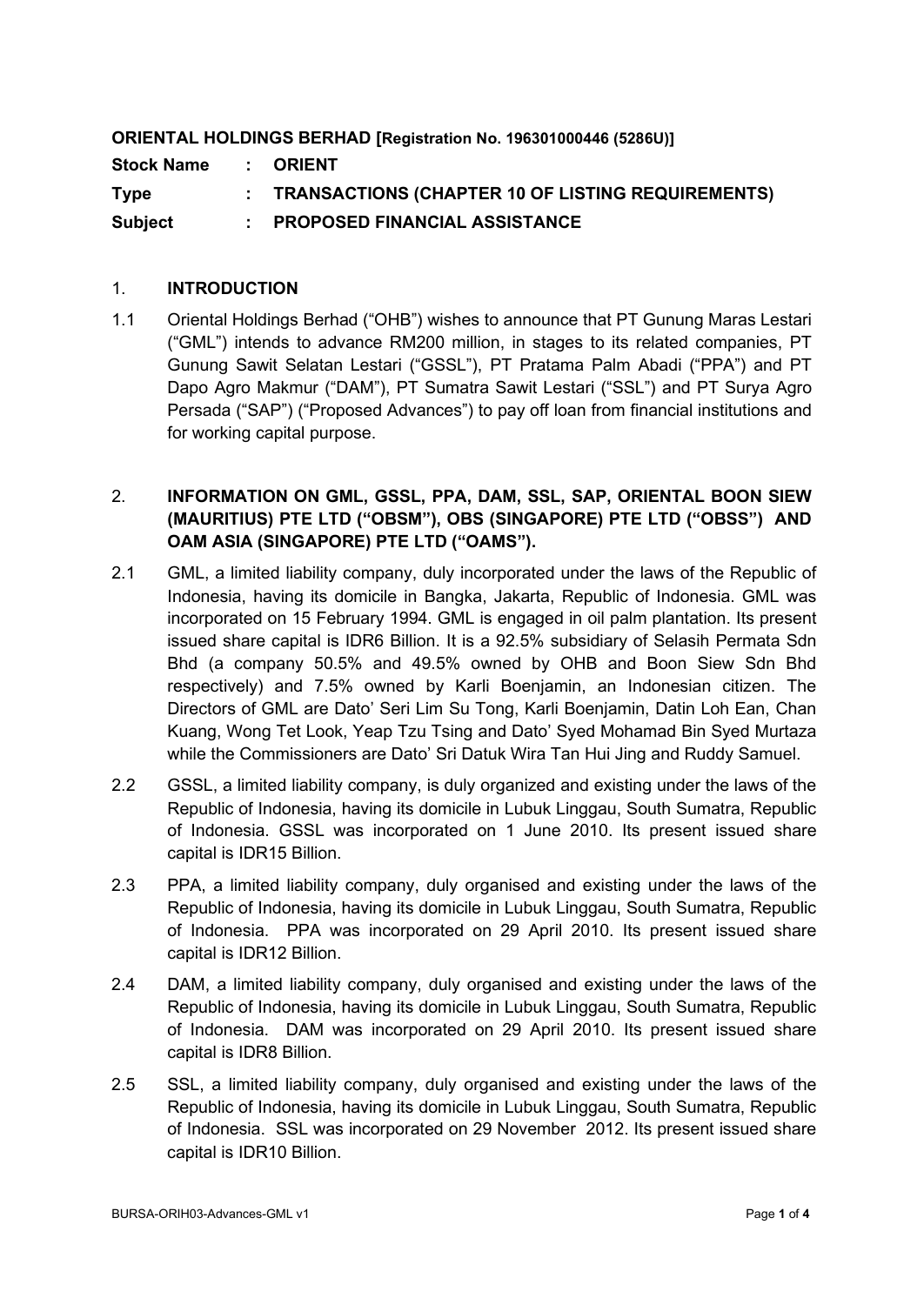ORIENTAL HOLDINGS BERHAD (5286-U)<br>Stock Name : ORIENT Stock Name<br>Type Type : TRANSACTIONS (CHAPTER 10 OF LISTING REQUIREMENTS)<br>Subject : PROPOSED FINANCIAL ASSISTANCE PROPOSED FINANCIAL ASSISTANCE

- 2.6 SAP, a limited liability company, duly organised and existing under the laws of the Republic of Indonesia, having its domicile in Lubuk Linggau, South Sumatra, Republic of Indonesia. SAP was incorporated on 26 October 2007. Its present issued share capital is IDR16.375 Billion.
- 2.7 GSSL, PPA, DAM, SSL and SAP are engaged in oil palm plantation. GSSL, PPA, DAM and SSL are respectively owned 90% by OBSS whilst SAP is owned 90% by OAMS. The remaining 10% in GSSL, PPA and DAM are held directly by Karli Boenjamin, an Indonesian citizen whilst he holds indirect 10% in SSL and SAP via a company which he is a director and major shareholder. The Directors of these five respective companies are Dato' Seri Lim Su Tong, Karli Boenjamin, Datin Loh Ean, Datuk Loh Kian Chong, Wong Tet Look, Yeap Tzu Tsing, Yaep Chin Yee and Oon Leong Lye while the Commissioners are Dato' Sri Datuk Wira Tan Hui Jing and Effendi Suryono.
- 2.8 OBSM, a limited liability company, is duly organized and existing under the laws of Mauritius. OBSM was incorporated on 11 September 2001. Its present issued share capital is USD8 million. The principal activities of OBSM are investment holding and granting of loans. OHB owns 50.5% interest with the remaining 49.5% owned by Boon Siew Sdn. Bhd.. The Directors are Datuk Loh Kian Chong, Dato' Seri Loh Cheng Yean, Dato' Robert Wong Lum Kong, DSSA, JP, CMJA(UK), Dato' Sri Datuk Wira Tan Hui Jing, Dato' Lim Kean Seng, Sharmil Shah, Georges Valery Magon while the alternate Directors are Wong Tet Look and Dato' Seri Lim Su Tong.
- 2.9 OBSS, a limited liability company, was incorporated in Singapore on 8 March 2007. The present issued share capital of OBSS is SGD100,000. The principal activities of OBSS are investment holding and granting of loans. OBSS is a wholly owned subsidiary of OBSM. The Directors are Datuk Loh Kian Chong, Dato' Seri Loh Cheng Yean, Dato' Robert Wong Lum Kong, DSSA, JP, CMJA(UK), Dato' Lim Kean Seng, Dato' Sri Datuk Wira Tan Hui Jing and Baey Cheng Song while the alternate Directors are Dato' Seri Lim Su Tong, Tan Kheng Hwee and Wong Tet Look.
- 2.10 OAMS, a limited liability company, was incorporated in Singapore on 6 March 2012. The present issued share capital of OAMS is SGD100,000. The principal activity of OAMS is investment holding. OAMS is a wholly owned subsidiary of OBSM. The Directors are Datuk Loh Kian Chong, Dato' Lim Kean Seng and Baey Cheng Song while the alternate Directors are Dato' Seri Lim Su Tong and Wong Tet Look.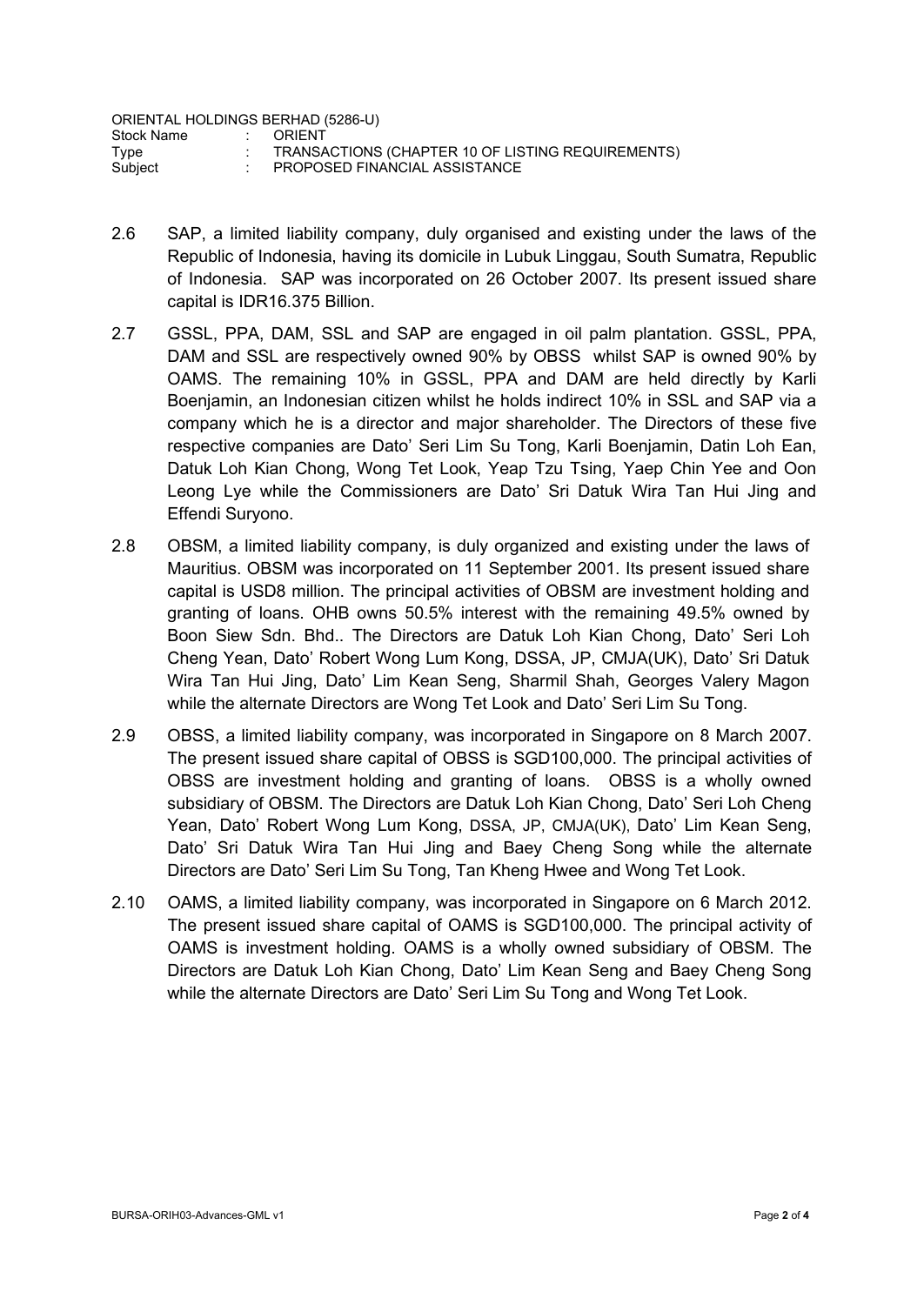ORIENTAL HOLDINGS BERHAD (5286-U)

| TRANSACTIONS (CHAPTER 10 OF LISTING REQUIREMENTS) |
|---------------------------------------------------|
| PROPOSED FINANCIAL ASSISTANCE                     |
|                                                   |

### 3. **RATIONALE FOR THE PROPOSED ADVANCES**

3.1 The Proposed Advances is funded from the internal reserve of GML. The Proposed Advances will facilitate efficient fund management within the Plantation segment and improve shareholders' wealth with the progressive repayment of borrowings to minimise high-cost borrowings and for working capital. Essentially, OHB Group is able to utilise its cash reserves to provide funding to the benefits of its subsidiaries at competitive rates whilst still generating a reasonable income.

#### 4. **FINANCIAL EFFECTS OF PROPOSED ADVANCES**

- 4.1 The Proposed Advances will not have any effects on the issued share capital and substantial stockholders' stockholding of OHB. The transaction is not expected to have any material impact on Group's earnings, net assets and gearing of OHB for the financial year ending 31 December 2022.
- 4.2 The highest percentage ratio applicable to the transaction as per paragraph 10.02(g) of the Main Market Listing Requirements ("MMLR") of Bursa Malaysia Securities Berhad ("Bursa Securities") is 2.95% based on the latest consolidated financial statements of OHB for financial year ended 31 December 2021.
- 4.3 The highest percentage ratio applicable to the aggregated transactions pursuant to paragraph 10.12 of the MMLR of Bursa Securities is 2.97%.

#### 5. **SALIENT TERMS OF THE AGREEMENT**

5.1 No formal agreement has been entered into. The parties, namely, GML, GSSL, PPA, DAM will exchange letters to formalize the Proposed Advances.

## 6. **APPROVAL OF SHAREHOLDERS AND RELEVANT GOVERNMENT AUTHORITIES**

6.1 The Proposed Advances is not subject to approval of any relevant regulatory authorities or the Company's stockholders.

# 7. **INTEREST OF DIRECTORS AND/OR MAJOR SHAREHOLDERS AND/OR PERSONS CONNECTED WITH DIRECTORS OR MAJOR SHAREHOLDERS**

7.1 None of the Directors and / or major stockholders and / or person connected with a Director or major stockholder have any interest, direct or indirect, in the Proposed Advances, save as disclosed below: